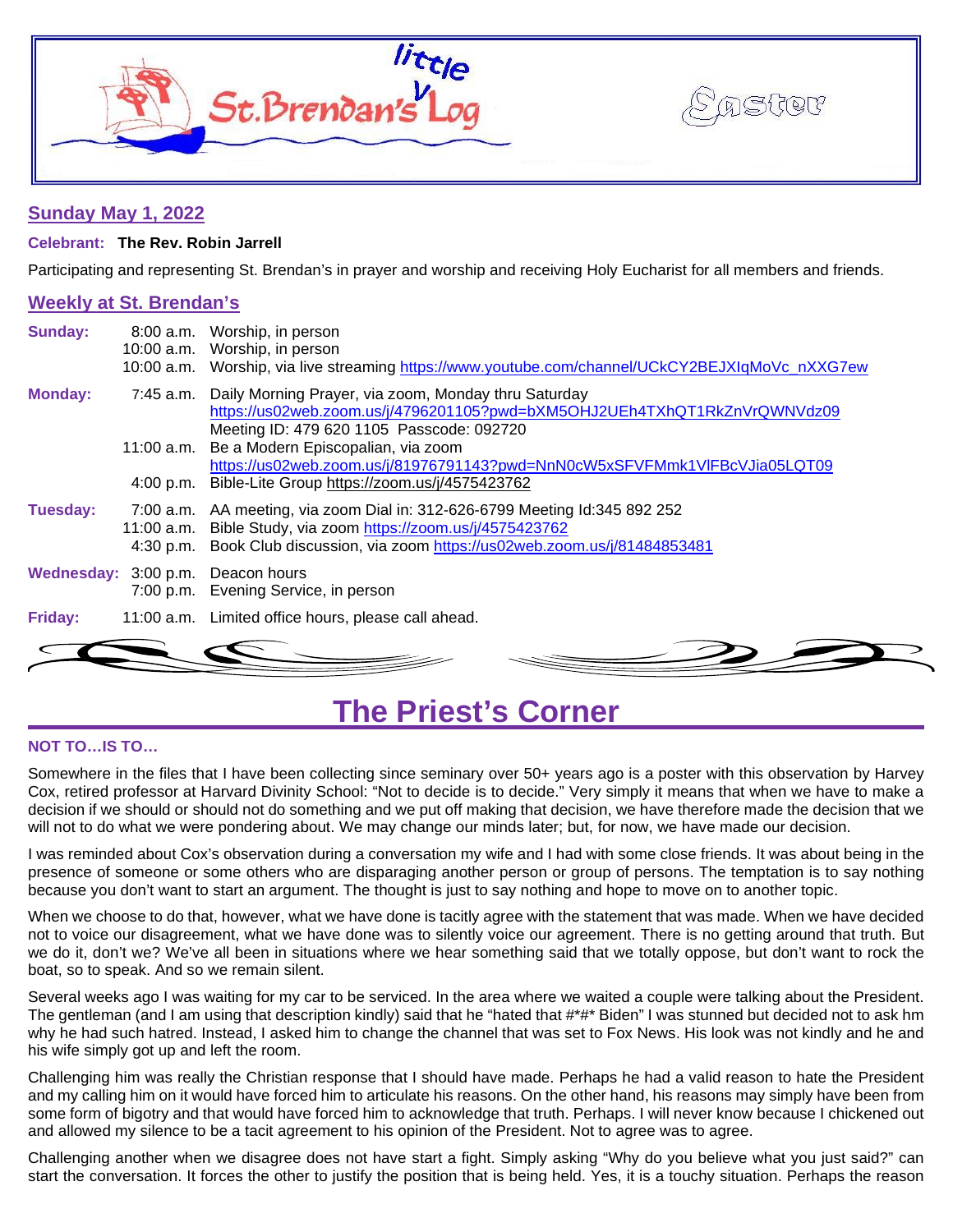that there is so much dissension in our country these days is that we don't challenge one another on why we believe what we believe.

Maybe if I had challenged that gentleman, he may have had to admit he was wrong. And maybe not. But at least he would have known that I thought he was wrong just as my decision not to was wrong. Sadly, my decision not to disagree was to agree

#### **Bill**

**A Service of Thanksgiving for the Life and Ministry** of **Father Jared J. Jackson** will take place **Saturday, May 14th at 2 p.m.** at the Episcopal Church of the Holy Cross, 7507 Kelly Street, Pittsburgh, PA 15208.



**The St. Brendan's Book Club** will hold its next meeting at the church on **Thursday, May 5th at 7 p.m.** to discuss "The Vanishing Half" by Brit Bennett. It is the story of the divergent fates of African American twin sisters, born in the Jim Crow South, after one decides to pass for white. This book is an exploration of race, identity, family, history, love and belonging. We hope that you can join us as we delve into this most compelling read! Feel free to contact Chris Botti at shadypatch@msn.com if you need any further information. Thanks!

# **The Children's Corner**

### **The American Sign Language sign for "I love you" is this.**



We see it occasionally in movies, and sometimes we see it in person and for people who cannot hear, this is how to say, "I love you."

In this week's gospel, Jesus (who has been resurrected and is appearing in different locations) asks Simon Peter if he loves him. And Peter is a bit hurt because of all they have done and been through together, Peter thought Jesus KNEW Peter loved him. So Peter says, "yes Lord, I love you." Jesus asks Peter three times (the same number of times Peter denied Jesus – just saying) and each time Peter says, "Yes, Lord, I love you." And each time Peter gets a bit more frustrated. Because each time he says yes, Jesus tells him to do something. Like, feed Jesus' people.

Loving someone is not just something we say, it is something we do. When I was young, each year on our birthdays our mother made our favorite meal, it was her way of telling us she loves us. We have Merry Meal Makers here at St. Brendan's to help feed people when they are not feeling well or need a meal. In North Carolina, our church built ramps to help our neighbors be able to care for themselves and be able to get around. When a colleagues daughter needed emergency surgery at Hershey medical center, a group of us had food delivered to her so she could keep up her strength. So being with our friends and helping where it is needed is what Jesus was asking Peter to do.



This week, I've been sick and Colette has taken really good care of me – making me special meals, going to the pharmacy to get medicine, reminding me about taking my medicine and reminding me to drink a lot of fluids. Now, she could have just said I love you, but what she did was show her love for me by taking care of me. Which is exactly what Jesus wants. It is not the grand gestures, it is the everyday acts of kindness that Jesus wants us to do to help others.

As we welcome Mother Robin this week, let's all think of a way to help her into our community and show her our love.

**Peace, Julie+**

### **We celebrate May Birthdays.**

- 1 Joyce Donadee 6 Allison Burdette 7 Nate Boyd 8 Marjorie Marine 9 Sara Byrne
- 9 Susan O'Toole 9 Rosie Wood 10 Bill Pugliese 10 Bev Sanker 11 Reece Basehore
- 17 Jno Hunt 18 Mary Evanochko 18 Emily Zupancic 19 Michele Greer 21 Joni Reis
- -
- 
- -
- 
- 
- 
- 25 Anne Hunt 30 Mark Jennings 31 Maryn Zupancic
- - -
- 22 Tim Austin 23 Brigid Christenson 24 Jennifer Saitz 24 Becca Sands 25 Nancy Bancroft



**We celebrate May Wedding Anniversaries.**

17<sup>th</sup> Amy & Kevin Boyd 17<sup>th</sup> Kathleen Ganster & Paul Sauers 23<sup>rd</sup> LuAnn & James Aldridge



**CRIES Advocacy, (Christian Response In Emergency Situations),** meets monthly on the third Sunday in the library after the 10:00 a.m. service where they determine the distribution of St. Brendan's 10% tithe of our pledged income. This week we are praying for the work of Southern Poverty Law Center, a ministry that fights racism, white supremacy and intolerance through legislation and education efforts.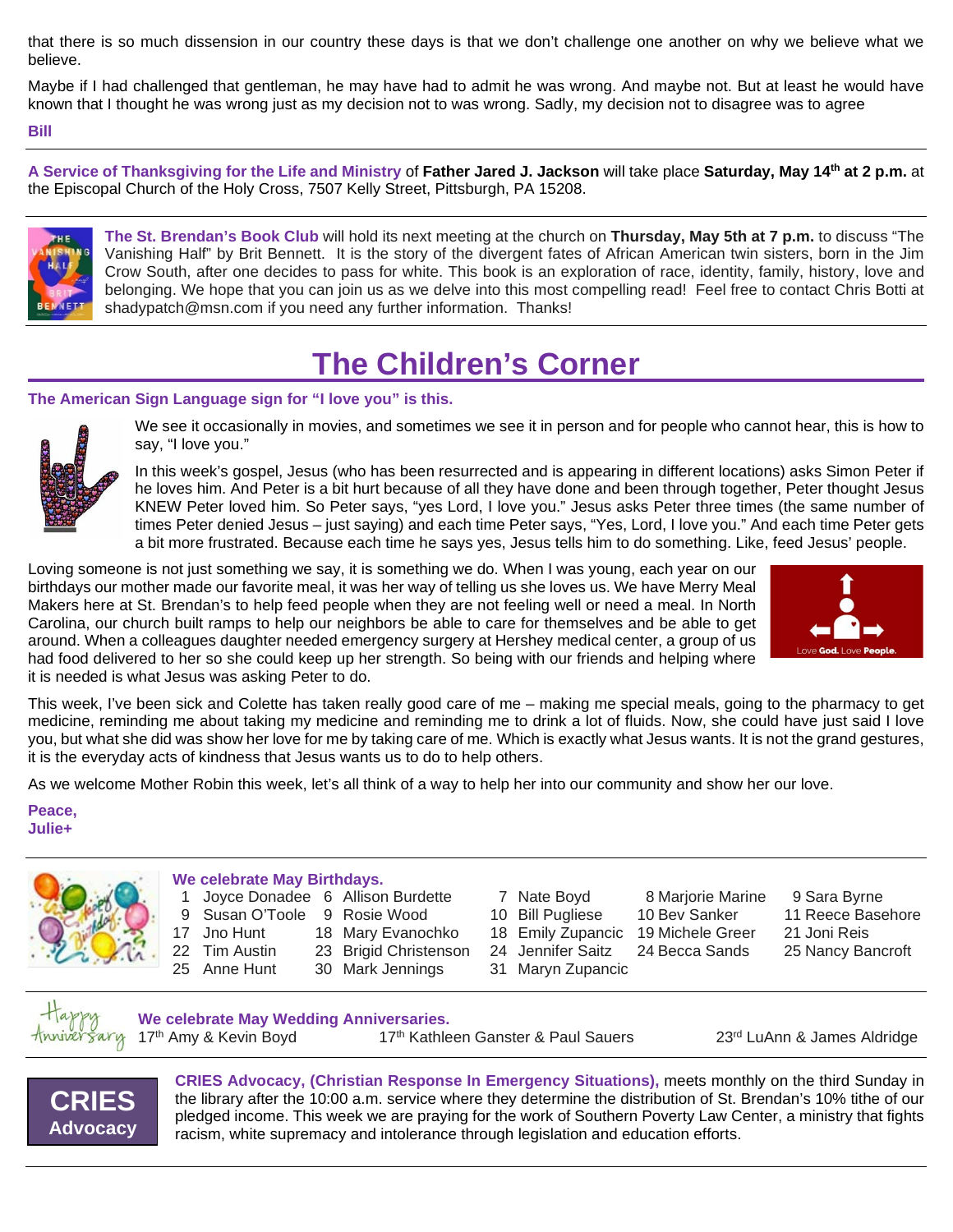

### **Volunteer to help with our church garden.**

The Garden of Hope, our church vegetable garden located in the back of our building, is a wonderful ministry that supports our neighbors in need of fresh vegetables!

We will be planting vegetables in the Garden of Hope on Sunday, May 15 about 30 mins after the 10 am service (we'll get a snack and change shoes first). Gardeners of all ages and abilities are welcome to help plant.

Also, remember that another way to help is to sign up for watering, weeding, and/or harvesting. Harvesting is usually done on Wednesdays, when we clean up the veggies, pack them in zip lock bags, and get them ready for Thursday 's delivery to a local Food Bank.

**To sign up to help**, click "Garden Schedule Sign-up" on St. Brendan's website, or go to<https://www.stbrpit.com/> and click on "Garden Schedule". Enter your name and the days/weeks for which you will be responsible by typing directly onto the document. Ideally, we would like volunteers to take on a task a full week, or a specific day each week. But we will be happy for whatever you can give us.

Thank you! Any questions, contact Donna Aiello, 412-759-1521 [donna.aiello@forecastdirect.com.](mailto:donna.aiello@forecastdirect.com)

# **Neighborhood Events**

### **Opportunities for assisting refugees and immigrants**

THRIVE and AJAPO are seeking ESL Friend Volunteers for Afghan refugees.

Volunteers are needed to mentor and teach ESL to Afghan refugees. \*It is important to note that most of the Afghans needing this kind of mentoring/ESL are women, and it is not culturally appropriate for them to meet with male volunteers. So, the majority of the volunteers need to be women. Volunteers will receive training on how to navigate the relationship/cultural differences and easy ways to introduce more English into the conversation. The volunteer and Afghan would meet, hopefully weekly or bi-weekly at most, in the Afghan woman's apartment or in the community-use apartment (as desired), to share/learn about each other and work on some English. Some Afghans know more English than others, but the primary purpose is to establish a relationship between the volunteer and the Afghan woman, to lessen social isolation, and to establish a mentoring relationship which can bring understanding between two cultures. If you are interested in volunteering, please contact kganster@verizon.net or [mhess@ajapopittsburgh.org.](mailto:mhess@ajapopittsburgh.org)

**This Book Club** was started by Episcopal delegates to the world climate negotiations in Glasgow last November. The book VING being read is Saving Us: A Climate Scientist's Case for Hope and Healing in a Divided World, by Texas Tech professor **JUS** Katharine Hayhoe. The New York Times called her "one of the nation's most effective communicators on climate change". The next meeting is **May 2, then June 6, and July 11**. You can register for this Zoom event [HERE.](https://us02web.zoom.us/meeting/register/tZUpcuyhqjIpGtxpKe7Cx8TOYL2Toz9sNJZR)



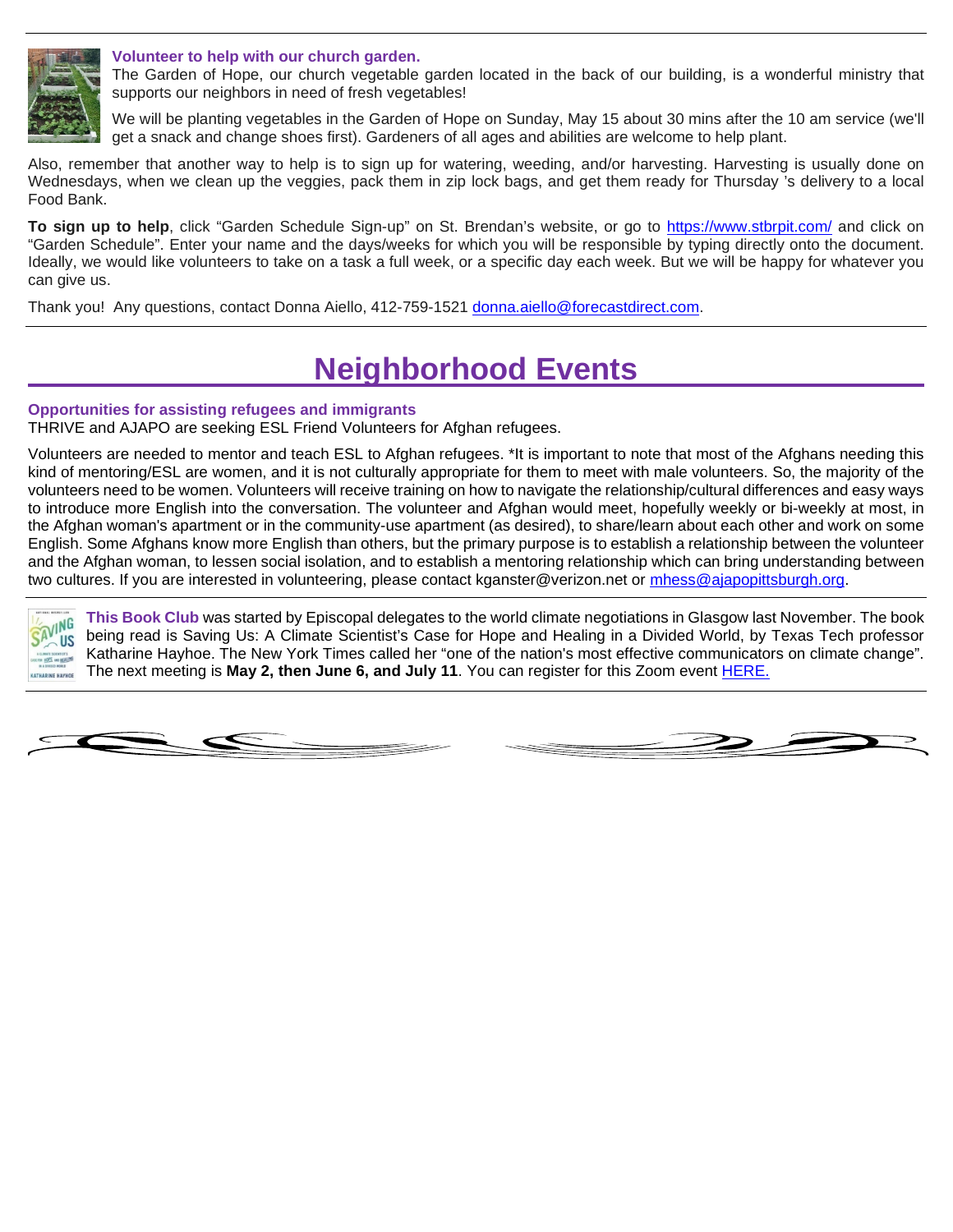

# **May 2022 Ministry Calander**

| <b>Date</b>                                                                      | <b>Lectors</b>                                                                                                                    | <b>Altar Guild</b>                                 | <b>Sunday</b><br><b>School</b> | <b>Greeter</b>                                   | <b>Usher</b>                                    | <b>Vestry</b>         | <b>Hospitality</b>      |
|----------------------------------------------------------------------------------|-----------------------------------------------------------------------------------------------------------------------------------|----------------------------------------------------|--------------------------------|--------------------------------------------------|-------------------------------------------------|-----------------------|-------------------------|
| May 1<br>Sunday 8 & 10:00 am                                                     | 8 George Snyder<br>1 <sup>st</sup> Donna Aiello<br>2 <sup>nd</sup> Tim Austin<br>P Tony Turo<br><b>Readers have the option to</b> | <b>Joan Klinefelter</b><br><b>Libby Juel</b>       |                                | <b>Sharon Hlawati</b><br><b>Dean Peters</b>      | <b>Eric Helmsen</b><br><b>Mick Wick</b>         | <b>Donna Aiello</b>   | <b>Kate Heston</b>      |
|                                                                                  | pre-record or read live in<br>person.                                                                                             |                                                    |                                |                                                  |                                                 |                       |                         |
| May 4<br>Wednesday 7:00 pm                                                       | <b>TBD</b>                                                                                                                        | <b>Darrell Johnson</b>                             | $\sim$                         |                                                  | $\sim$                                          | $\sim$                | $\sim$                  |
| May 8<br>Sunday 8 & 10:00 am                                                     | 8 Ellen Groves<br>1 <sup>st</sup> John Appledorn<br>2 <sup>nd</sup> Mary Bertucci<br>P Donna Aiello                               | <b>Sylvia Affleck</b><br><b>Janice Moore</b>       |                                | <b>Saundy Waseleski</b><br><b>Tom Waseleski</b>  | <b>John Appledorn</b><br><b>Allyson Baierl</b>  | <b>John Appledorn</b> | <b>Volunteer needed</b> |
|                                                                                  | <b>Readers have the option to</b><br>pre-record or read live in<br>person.                                                        |                                                    |                                |                                                  |                                                 |                       |                         |
| <b>May 11</b><br>Wednesday 7:00 pm                                               | <b>TBD</b>                                                                                                                        | <b>Darrell Johnson</b>                             | $\tilde{\phantom{a}}$          | $\tilde{\phantom{a}}$                            | $\tilde{\phantom{a}}$                           | $\tilde{\phantom{a}}$ | $\tilde{\phantom{a}}$   |
| <b>May 15</b><br><b>Sunday</b><br>8 & 10:00 am                                   | 8 Sylvia Affleck<br>1 <sup>st</sup> Linda Limberis<br>2 <sup>nd</sup> Kate Heston<br>P AJ McKenna                                 | <b>Ellen Groves</b><br><b>Libby Juel</b>           | $\sim$                         | <b>Kathy Miller</b><br><b>Dave Miller</b>        | <b>Eric Helmsen</b><br><b>Kate Heston</b>       | <b>Cameron Grosh</b>  | <b>Volunteer needed</b> |
|                                                                                  | <b>Readers have the option to</b><br>pre-record or read live in<br>person.                                                        |                                                    |                                |                                                  |                                                 |                       |                         |
| <b>May 18</b><br><b>Wednesday 7:00 pm</b>                                        | <b>TBD</b>                                                                                                                        | <b>Darrell Johnson</b>                             | $\tilde{\phantom{a}}$          | $\tilde{\phantom{a}}$                            | $\tilde{\phantom{a}}$                           | $\tilde{\phantom{a}}$ | $\tilde{\phantom{a}}$   |
| <b>May 22</b><br><b>Sunday 8 &amp; 10:00 am</b><br><b>Children's Sunday, 4th</b> | 8 Joan Beatrous<br>1 <sup>st</sup> (Children)<br>2 <sup>nd</sup> (Children)<br>P (Children)                                       | <b>Kathy Miller</b><br><b>Anelisa Tarrant</b>      | $\sim$                         | <b>Annemarie Malbon</b><br><b>John Appledorn</b> | <b>Dale Bertucci</b><br><b>Anthony Bertucci</b> | <b>Mary Bertucci</b>  | <b>Volunteer needed</b> |
| <b>May 25</b><br>Wednesday 7:00 pm                                               | <b>TBD</b>                                                                                                                        | <b>Darrell Johnson</b>                             | $\sim$                         | $\tilde{\phantom{a}}$                            | $\tilde{\phantom{a}}$                           | $\tilde{\phantom{a}}$ | $\sim$                  |
| <b>May 29</b><br><b>Sunday 8 &amp; 10:00 am</b>                                  | 8 Tammy Spoonhoward<br>1 <sup>st</sup> Ann Vinski<br>2 <sup>nd</sup> Annemarie Malbon<br><b>P</b> Marilyn Mulvihill               | <b>Tammy Spoonhoward</b><br><b>Dotti Antonucci</b> | $\tilde{\phantom{a}}$          | <b>Allison Baierl</b><br><b>Joyce Donadee</b>    | <b>Mike Wick</b><br><b>Donna Aiello</b>         | <b>Kate Heston</b>    | <b>Volunteer needed</b> |
|                                                                                  | <b>Readers have the option to</b><br>pre-record or read live in<br>person.                                                        |                                                    |                                |                                                  |                                                 |                       |                         |